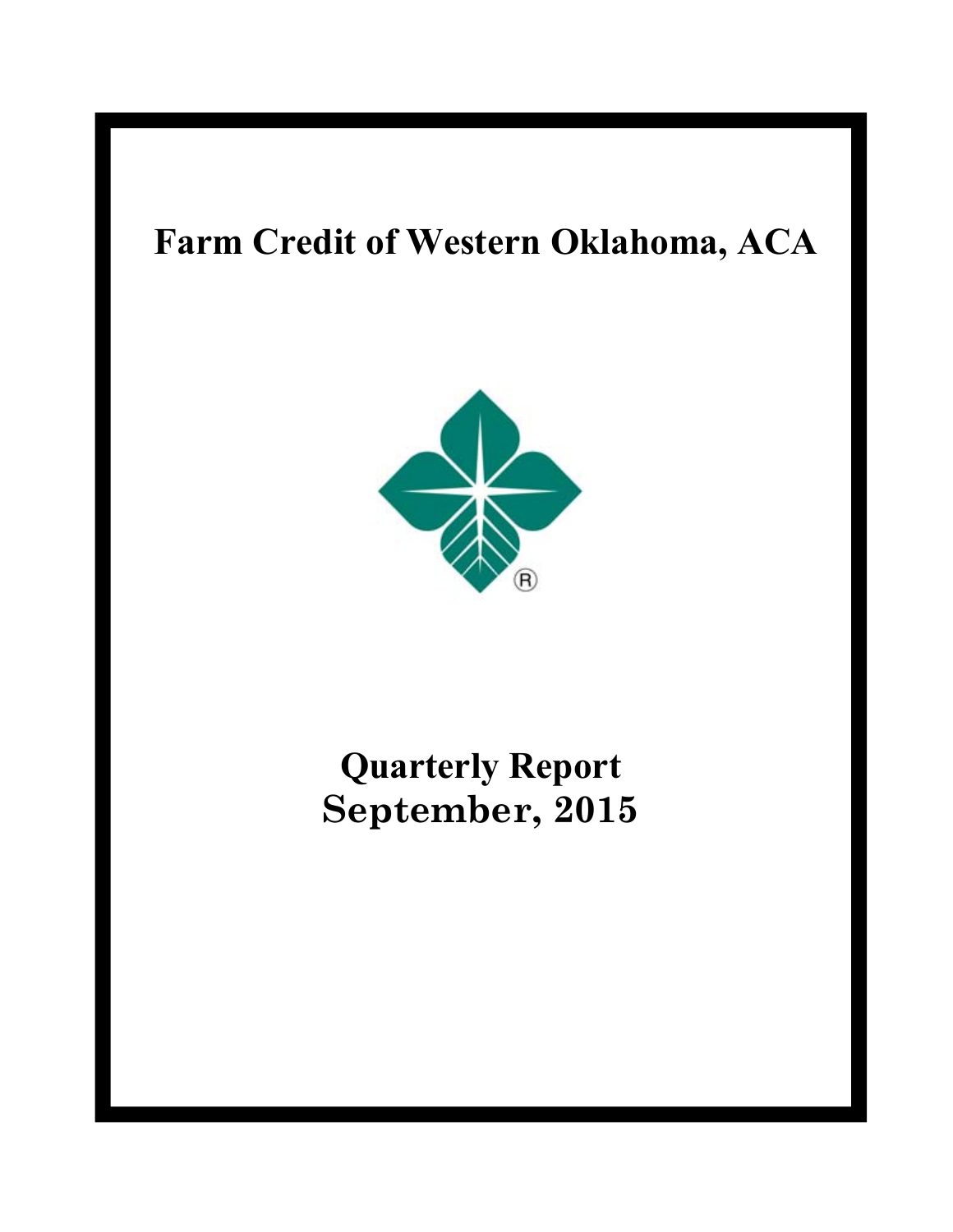The shareholders' investment in Farm Credit of Western Oklahoma, ACA is materially affected by the financial condition and results of operations of CoBank, ACB, (CoBank). The 2014 CoBank Annual Report to Shareholders, the CoBank quarterly shareholders' reports are available free of charge by accessing CoBank's web site, **www.cobank.com**, or may be obtained at no charge by contacting us at Farm Credit of Western Oklahoma, ACA, 3302 Williams Avenue, Woodward, Oklahoma 73801, or by calling 580-256-3465 or toll free 1-800-299-3465.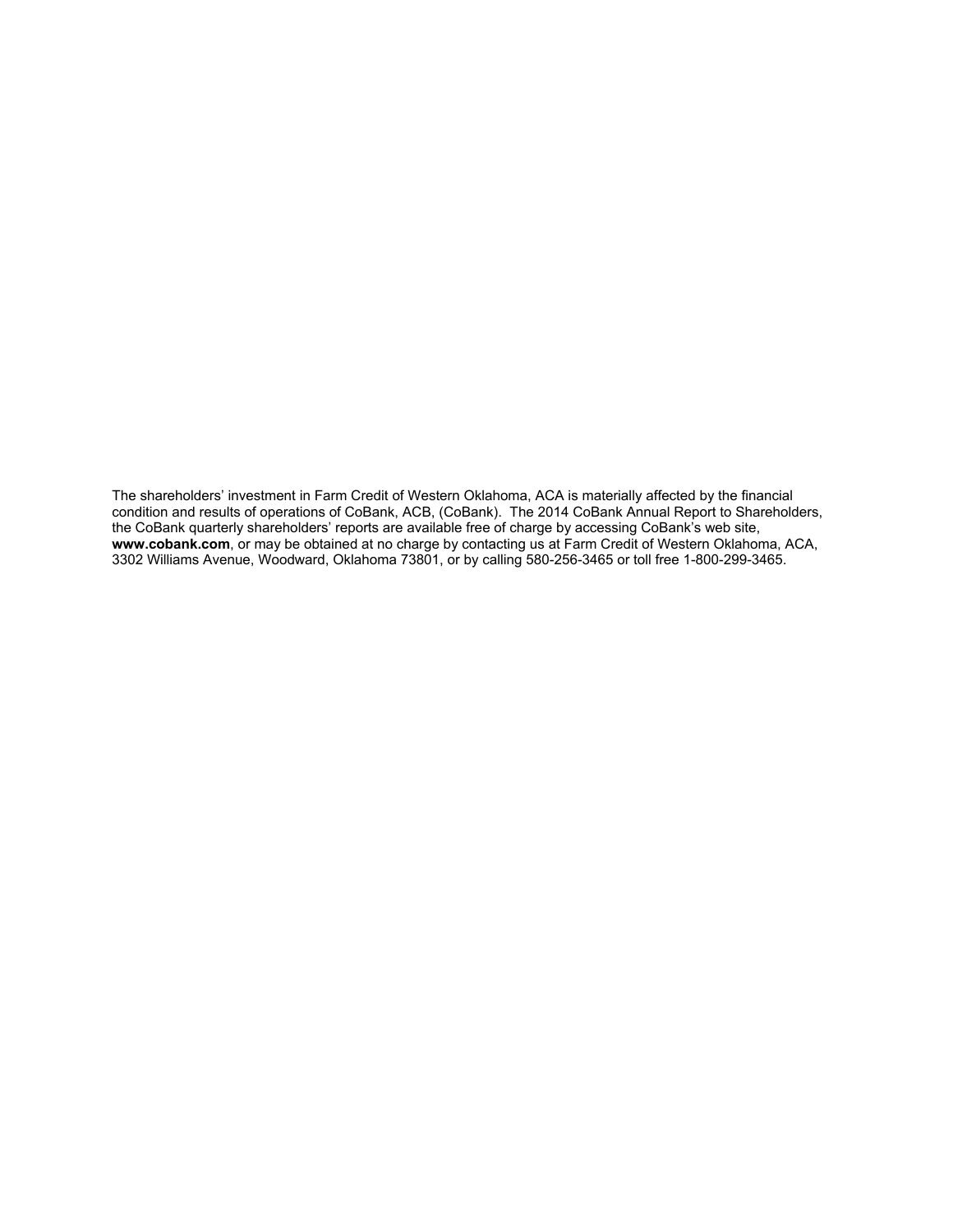## **MANAGEMENT'S DISCUSSION AND ANALYSIS OF FINANCIAL CONDITION AND RESULTS OF OPERATIONS**

(Unaudited)

The following discussion summarizes the financial position and results of operations of Farm Credit of Western Oklahoma, ACA for the nine months ended September 30, 2015, with comparisons to prior periods. You should read these comments along with the accompanying financial statements and footnotes and the 2014 Annual Report to Shareholders. The accompanying financial statements were prepared under the oversight of our Audit Committee.

Effective October 1, 2014, Farm Credit of Central Oklahoma, ACA was merged into Farm Credit of Western Oklahoma, ACA (merger). The merger successfully united two outstanding organizations that created a company of greater capital, capacity, and human resources to serve agriculture in Oklahoma. For purposes of this management discussion and analysis, unless otherwise noted, reference to "the Association" represents Farm Credit of Western Oklahoma, ACA, from a current, historic and future perspective. Beginning October 1, 2014, our financial position, results of operations, cash flows and related metrics include the effects of the merger with Central Oklahoma. Prior year results have not been restated to reflect the impact of the merger. Upon the closing of the merger, loans increased \$125.0 million, assets increased by \$131.7 million, liabilities increased by \$97.4 million and shareholder's equity increased by \$34.2 million. These amounts include adjustments to fair value, as required by accounting standards for business combinations.

Since quarter end June 30, 2015, much of the association territory has seen average to above average rainfall. The soil water profile remains adequate in many areas to allow for good winter wheat planting conditions and many of the fall crops have experienced good yields as well. A number of the native grass pastures in our territory have had a chance to recover over the summer months and adequate winter forage should be available for cattle this winter over much of the area. Cattle prices have adjusted substantially with a large market correction over the past few months. In addition, grain prices remain at or close to breakeven levels at this time. Overall, real estate markets appear to be stable, and not necessarily increasing at the rates seen over the past several years. Interest rates remain low, and the cost of production seems to have stabilized. Off-farm income has always been a vital part of the income stream of many of our customers. However, with the recent downturn in the oil and gas economy, it is evident that those affected by this industry will have off farm income pressures not experienced in recent years. Net farm income levels have softened compared to the last few years as well.

### **LOAN PORTFOLIO**

Loans outstanding at September 30, 2015 totaled \$702,012 thousand, an increase of \$30,661 thousand, or 4.57%, from loans of \$671,351 thousand at December 31, 2014. The increase was primarily due to new mortgage loan volume, although the commercial loan volume did increase moderately as well, and both were offset by scheduled repayments as well as seasonal repayments on commercial operating loans.

### **RESULTS OF OPERATIONS**

Net income for the nine months ended September 30, 2015 was \$7.9 million, an increase of \$3.2 million, or 69.09%, from the same period ended one year ago primarily due to increased net interest income and non-interest income as a result of the merger as well as loan growth since that time. The increase in net income was partially offset by increased non-interest expense compared to the same period one year ago.

Net interest income for the nine months ended September 30, 2015 was \$13.8 million, an increase of \$4.2 million, or 43.95%, compared with September 30, 2014. Net interest income increased primarily as a result of the merger along with increased loan volume compared to the same period one year ago.

The provision for credit losses for the nine months ended September 30, 2015 was \$116 thousand, compared with a credit loss reversal of \$32 thousand for the same period ended one year ago. The provision for credit losses increased as a result of increased loan volume acquired in the merger along with new lending activity since that time and an increased risk profile in certain loans.

Noninterest income increased \$700 thousand during the first nine months of 2015 compared with the first nine months in 2014 primarily due to increased patronage refunds of \$625 thousand from CoBank along with increased mineral income. The increases are primarily a result of increased proportions due to the merger.

Mineral income of \$581 thousand was recognized during the first nine months of 2015. Of this amount, quarterly payments totaling \$548 thousand were received from CoBank.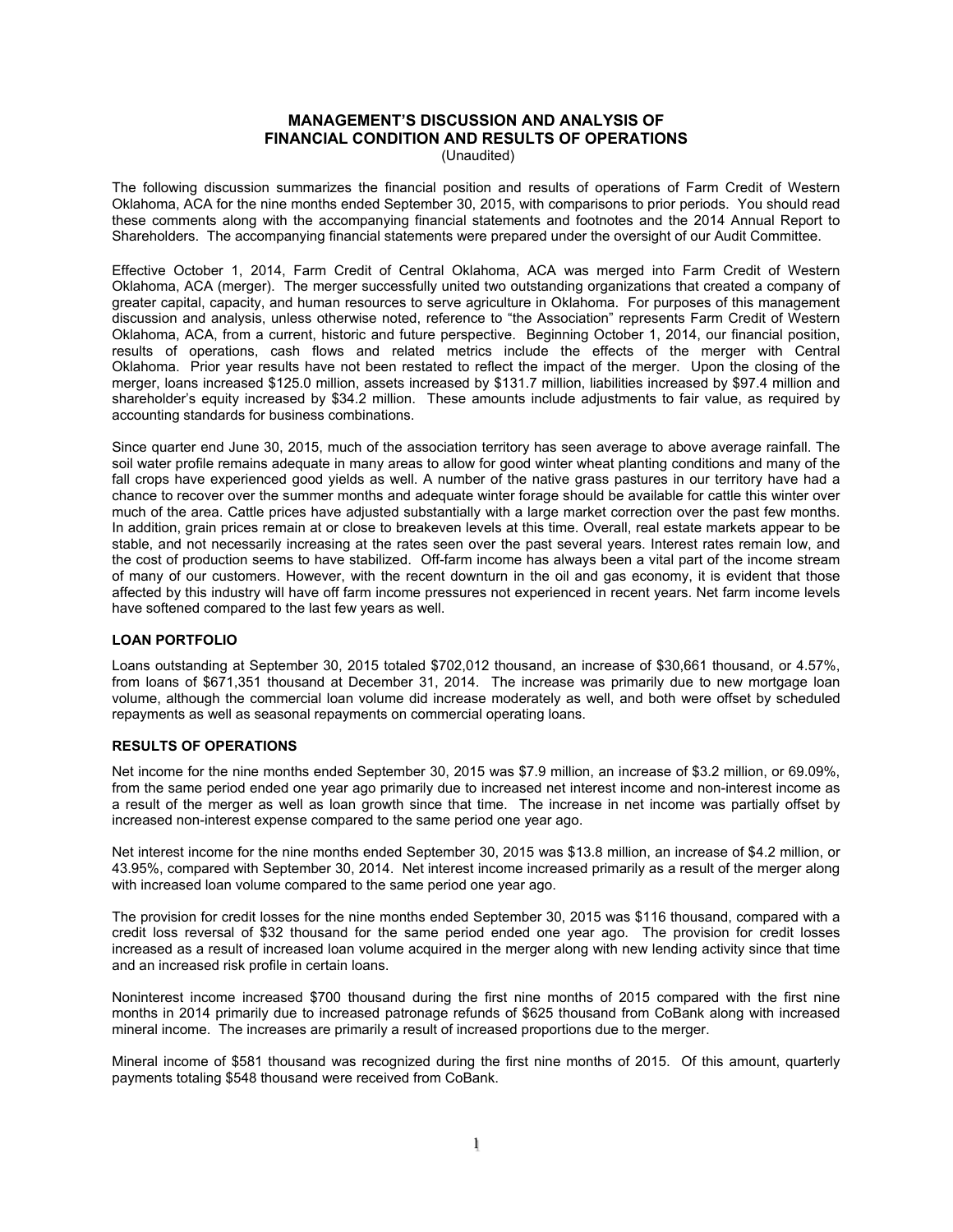During the first nine months of 2015, noninterest expense increased \$1.5 million to \$8.4 million, primarily due to increases in salaries and benefits, purchased services, Farm Credit Insurance Fund premiums, and other noninterest expenses. The increases are primarily a result of the merger.

#### **CAPITAL RESOURCES**

Our shareholders' equity at September 30, 2015 was \$136 million, an increase from \$128.1 million at December 31, 2014. This increase is due to net income, other comprehensive income, increased capital stock and was partially offset by patronage distributions.

### **REGULATORY MATTERS**

On May 8, 2014, the Farm Credit Administration approved a proposed rule to modify the regulatory capital requirements for System Associations. The stated objectives of the proposed rule are as follows:

- To modernize capital requirements while ensuring that institutions continue to hold sufficient regulatory capital to fulfill their mission as government-sponsored enterprises:
- To ensure that the System's capital requirements are comparable to the Basel III framework and the standardized approach that the federal banking regulatory agencies have adopted, but also to ensure that the rules recognize the cooperative structure and the organization of the System;
- To make System regulatory capital requirements more transparent; and
- To meet certain requirements of the Dodd-Frank Act.

As currently drafted, the proposed rule would, among other things, eliminate the core surplus and total surplus requirements and introduce common equity tier 1, tier 1 and total capital (tier  $1 +$  tier 2) risk-based capital ratio requirements. The proposal would add a minimum tier 1 leverage ratio for all System institutions. In addition, the proposal would establish a capital conservation buffer, and modify and expand risk weightings. The revisions to the risk weightings of exposures would include alternatives to the use of credit ratings, as required by the Dodd-Frank Act. The proposed effective date is January 1, 2016.

The public comment period ended on February 16, 2015. While uncertainty exists as to the final form of the proposed rule, based on our preliminary assessment, we do not believe the new rule will impose any significant constraints on our business strategies or growth prospects.

The undersigned certify they have reviewed this report, this report has been prepared in accordance with all applicable statutory or regulatory requirements and the information contained herein is true, accurate, and complete to the best of his or her knowledge and belief.

Honald ) le

Ronald White Chairman of the Board November 2, 2015

Jamey B. Mitchell

Vice President/CFO November 2, 2015

John Grunewald

President/CEO November 2, 2015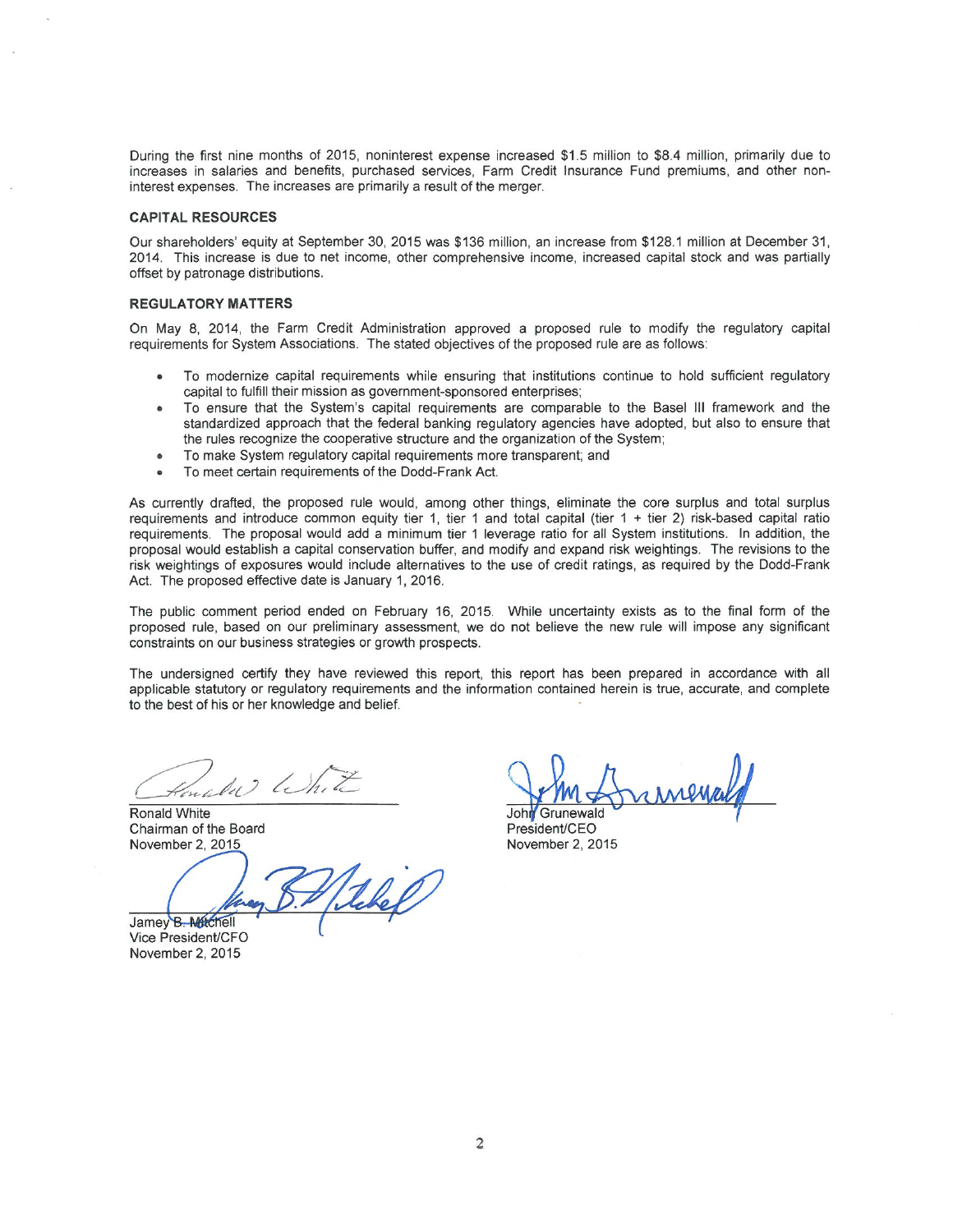÷

## Consolidated Statement of Condition

(Dollars in Thousands)

|                                               | September 30<br>2015 | December 31<br>2014 |
|-----------------------------------------------|----------------------|---------------------|
|                                               | <b>UNAUDITED</b>     | <b>AUDITED</b>      |
| <b>ASSETS</b>                                 |                      |                     |
| Loans                                         | \$<br>702,012        | \$<br>671,351       |
| Less allowance for loan losses                | 2,097                | 2,249               |
| Net loans                                     | 699,915              | 669,102             |
| Cash                                          | 2,147                | 5,332               |
| Accrued interest receivable                   | 13,379               | 7,720               |
| <b>Investment in CoBank</b>                   | 19,653               | 19,653              |
| Premises and equipment, net                   | 2,603                | 1,797               |
| Prepaid benefit expense                       | 71                   | 580                 |
| Other assets                                  | 2,946                | 3,235               |
| <b>Total assets</b>                           | \$<br>740,714        | \$<br>707,419       |
|                                               |                      |                     |
| <b>LIABILITIES</b>                            |                      |                     |
| Note payable to CoBank                        | \$<br>591,228        | \$<br>566,065       |
| Advance conditional payments                  | 10,211               | 6,253               |
| Accrued interest payable                      | 954                  | 2,341               |
| Patronage distributions payable               |                      | 2,200               |
| Accrued benefits liability                    | 217                  | 220                 |
| Reserve for unfunded commitments              | 257                  |                     |
| <b>Other liabilities</b>                      | 1,893                | 2,242               |
| <b>Total liabilities</b>                      | 604,760              | 579,321             |
| <b>Commitments and Contingencies</b>          |                      |                     |
| <b>SHAREHOLDERS' EQUITY</b>                   |                      |                     |
| Capital stock                                 | 1,985                | 1,966               |
| Additional paid-in capital                    | 33,619               | 33,619              |
| Unallocated retained earnings                 | 100,369              | 92,535              |
| Accumulated other comprehensive (loss)/income | (19)                 | (22)                |
| <b>Total shareholders' equity</b>             | 135,954              | 128,098             |
| Total liabilities and shareholders' equity    | \$<br>740,714        | \$<br>707,419       |

The accompanying notes are an integral part of these consolidated financial statements.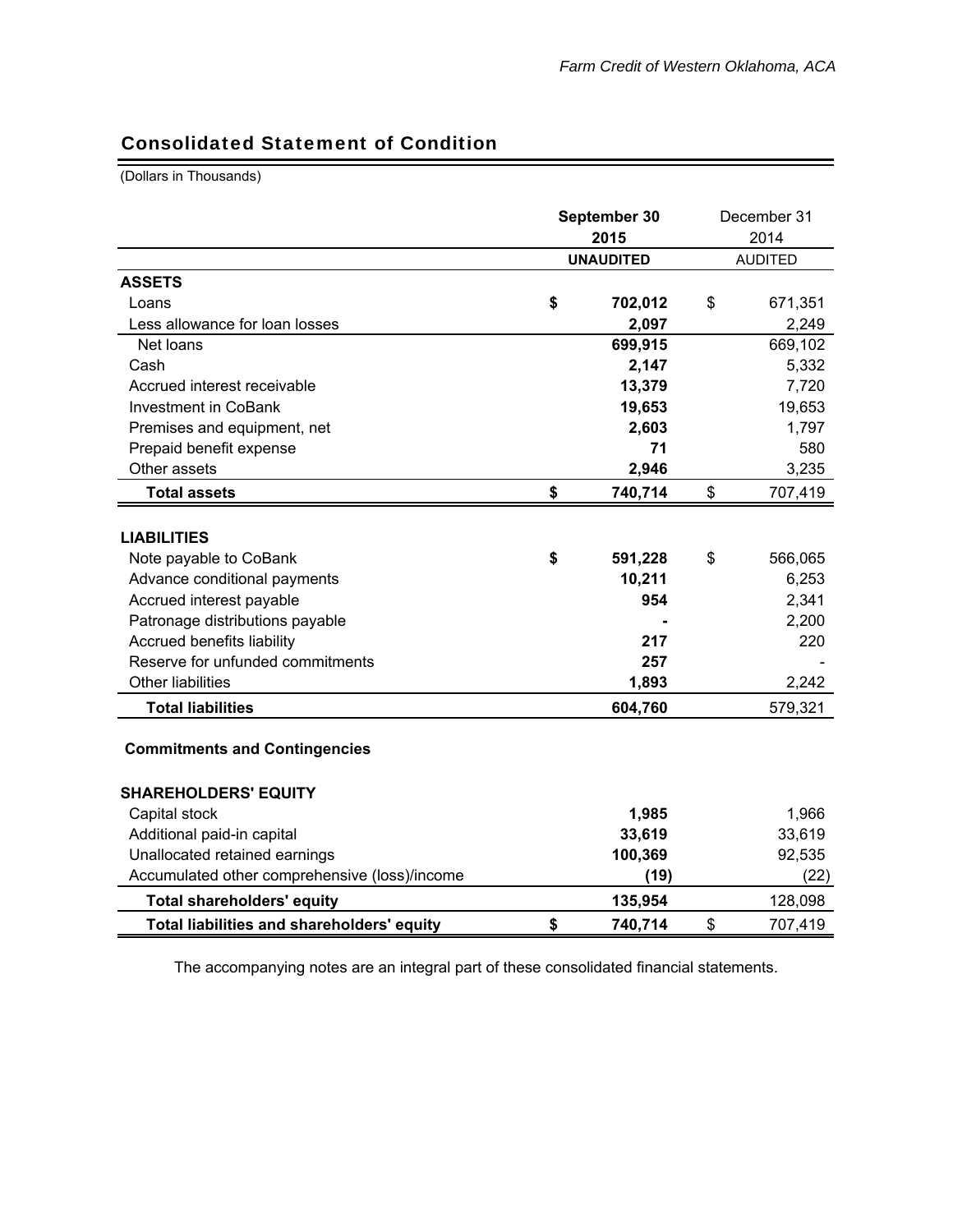### Consolidated Statement of Comprehensive Income

(Dollars in Thousands)

|                                                     | For the three months<br>ended September 30 |             | For the nine months<br>ended September 30 |              |
|-----------------------------------------------------|--------------------------------------------|-------------|-------------------------------------------|--------------|
| <b>UNAUDITED</b>                                    | 2015                                       | 2014        | 2015                                      | 2014         |
| <b>INTEREST INCOME</b>                              |                                            |             |                                           |              |
| Loans                                               | \$<br>7,382                                | \$<br>5,077 | \$<br>21,870                              | \$<br>14,988 |
| <b>Total interest income</b>                        | 7,382                                      | 5,077       | 21,870                                    | 14,988       |
| <b>INTEREST EXPENSE</b>                             |                                            |             |                                           |              |
| Note payable to CoBank                              | 2,754                                      | 1,791       | 7,998                                     | 5,339        |
| Other                                               | 28                                         | 22          | 73                                        | 63           |
| <b>Total interest expense</b>                       | 2,782                                      | 1,813       | 8,071                                     | 5,402        |
| Net interest income                                 | 4,600                                      | 3,264       | 13,799                                    | 9,586        |
| Provision for credit losses/(credit loss reversals) | 41                                         | 49          | 116                                       | (32)         |
| Net interest income after provision for             |                                            |             |                                           |              |
| credit losses/credit loss reversals                 | 4,559                                      | 3,215       | 13,683                                    | 9,618        |
| <b>NONINTEREST INCOME</b>                           |                                            |             |                                           |              |
| Financially related services income                 | $\overline{\mathbf{r}}$                    | 7           | 18                                        | 12           |
| Loan fees                                           | (2)                                        | 3           | $\overline{7}$                            | 9            |
| Patronage refund from Farm Credit Institutions      | 652                                        | 440         | 1,926                                     | 1,301        |
| Mineral income                                      | 178                                        | 158         | 581                                       | 491          |
| Other noninterest income                            | 17                                         | 26          | 74                                        | 93           |
| <b>Total noninterest income</b>                     | 852                                        | 634         | 2,606                                     | 1,906        |
| <b>NONINTEREST EXPENSE</b>                          |                                            |             |                                           |              |
| Salaries and employee benefits                      | 1,430                                      | 1,364       | 4,435                                     | 3,888        |
| Occupancy and equipment                             | 110                                        | 160         | 367                                       | 328          |
| Purchased services from AgVantis, Inc.              | 310                                        | 189         | 916                                       | 548          |
| Farm Credit Insurance Fund premium                  | 172                                        | 104         | 514                                       | 312          |
| Merger-implementation costs                         |                                            | 93          | 12                                        | 170          |
| Supervisory and examination costs                   | 42                                         | 40          | 151                                       | 120          |
| Other noninterest expense                           | 730                                        | 413         | 2,016                                     | 1,499        |
| <b>Total noninterest expense</b>                    | 2,794                                      | 2,363       | 8,411                                     | 6,865        |
| <b>Net income</b>                                   | 2,617                                      | 1,486       | 7,878                                     | 4,659        |
| <b>OTHER COMPREHENSIVE INCOME</b>                   |                                            |             |                                           |              |
| Other comprehensive income                          | 1                                          |             | 3                                         |              |
| <b>Comprehensive income</b>                         | \$<br>2,618                                | \$<br>1,486 | \$<br>7,881                               | \$<br>4,659  |

The accompanying notes are an integral part of these consolidated financial statements.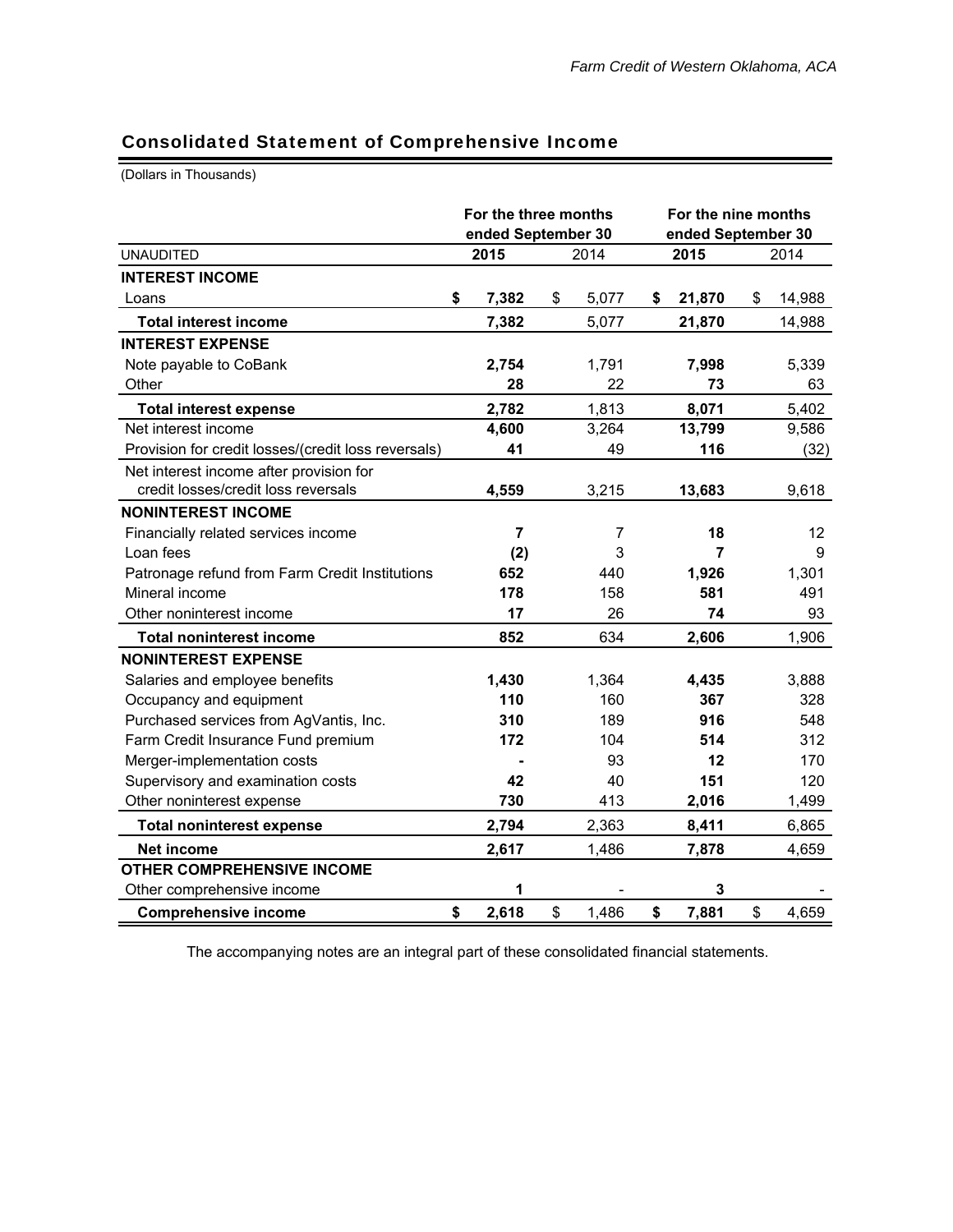| (Dollars in Thousands)               |    |              |    |                   |             |                 |              |                    |       |               |
|--------------------------------------|----|--------------|----|-------------------|-------------|-----------------|--------------|--------------------|-------|---------------|
|                                      |    |              |    |                   |             |                 |              | <b>Accumulated</b> |       |               |
|                                      |    |              |    | <b>Additional</b> | Unallocated |                 | <b>Other</b> |                    | Total |               |
|                                      |    | Capital      |    | Paid-In           |             | <b>Retained</b> |              | Comprehensive      |       | Shareholders' |
| <b>UNAUDITED</b>                     |    | <b>Stock</b> |    | Capital           |             | <b>Earnings</b> |              | Income/(Loss)      |       | <b>Equity</b> |
| Balance at December 31, 2013         | \$ | 1,340        | \$ |                   | \$          | 87,838          | \$           |                    | \$    | 89,178        |
| Comprehensive income                 |    |              |    |                   |             | 4,659           |              |                    |       | 4,659         |
| Stock issued                         |    | 100          |    |                   |             |                 |              |                    |       | 100           |
| Stock retired                        |    | (94)         |    |                   |             |                 |              |                    |       | (94)          |
| <b>Balance at September 30, 2014</b> | \$ | 1,346        | \$ |                   | \$          | 92,497          | \$           |                    | \$    | 93,843        |
|                                      |    |              |    |                   |             |                 |              |                    |       |               |
| Balance at December 31, 2014         | \$ | 1,966        | \$ | 33,619            | \$          | 92,535          | \$           | (22)               | \$    | 128,098       |
| Comprehensive income                 |    |              |    |                   |             | 7,878           |              | 3                  |       | 7,881         |
| Stock issued                         |    | 163          |    |                   |             |                 |              |                    |       | 163           |
| Stock retired                        |    | (144)        |    |                   |             |                 |              |                    |       | (144)         |
| Patronage distributions: Cash        |    |              |    |                   |             | (44)            |              |                    |       | (44)          |
| <b>Balance at September 30, 2015</b> | \$ | 1,985        | S  | 33,619            | \$          | 100,369         | \$           | (19)               | \$    | 135,954       |

# Consolidated Statement of Changes in Shareholders' Equity

The accompanying notes are an integral part of these consolidated financial statements.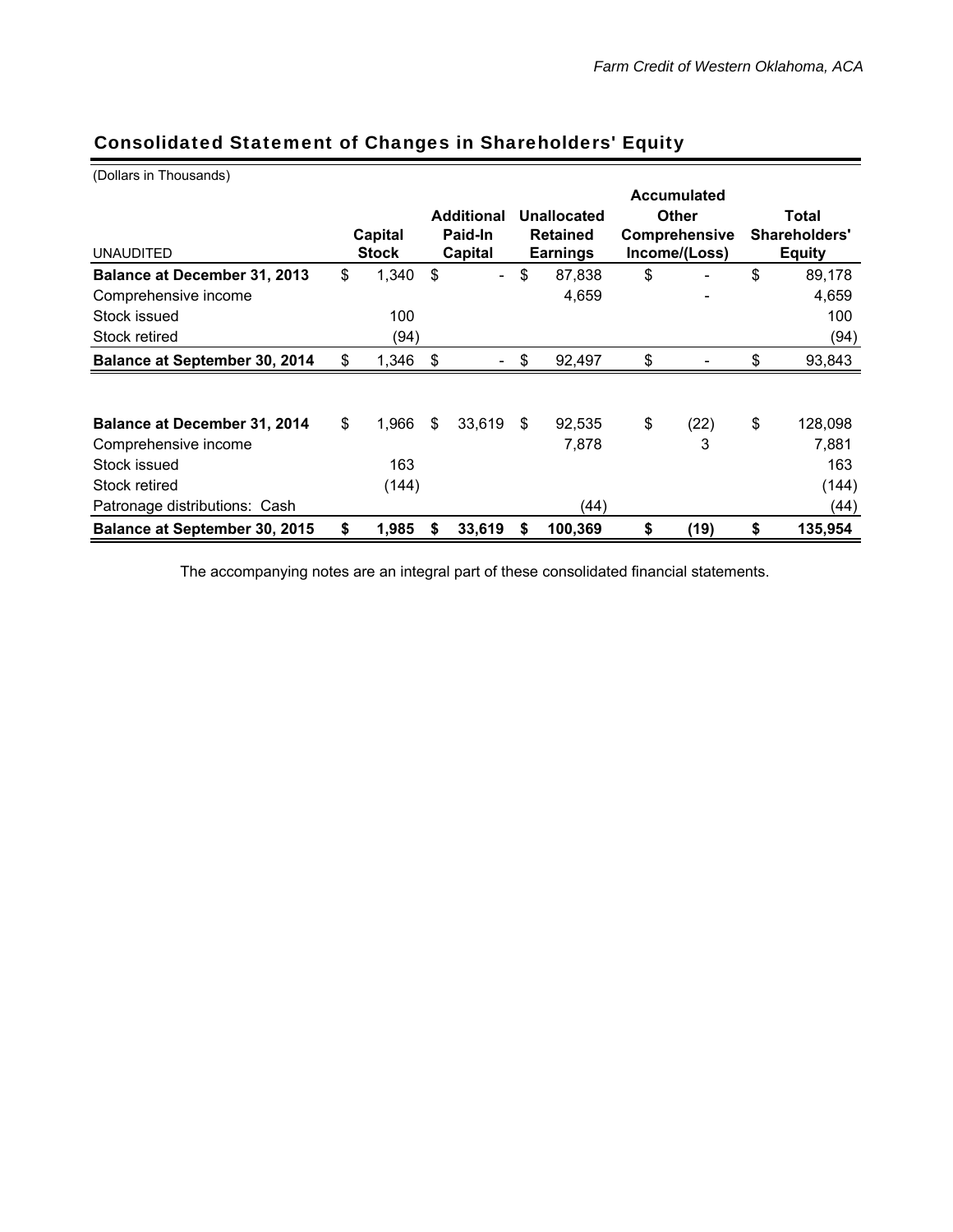### **NOTES TO FINANCIAL STATEMENTS**

(Dollars in Thousands, Except as Noted) (Unaudited)

### **NOTE 1 - ORGANIZATION AND SIGNIFICANT ACCOUNTING POLICIES**

A description of the organization and operations of Farm Credit of Western Oklahoma, ACA (the Association), the significant accounting policies followed, and the financial condition and results of operations as of and for the year ended December 31, 2014, are contained in the 2014 Annual Report to Shareholders. These unaudited third quarter 2015 financial statements should be read in conjunction with the 2014 Annual Report to Shareholders.

The accompanying unaudited financial statements have been prepared in accordance with accounting principles generally accepted in the U.S. (GAAP) for interim financial information. Accordingly, they do not include all of the disclosures required by GAAP for annual financial statements and should be read in conjunction with the audited financial statements as of and for the year ended December 31, 2014 as contained in the 2014 Annual Report to Shareholders.

In the opinion of management, the unaudited financial information is complete and reflects all adjustments, consisting of normal recurring adjustments, necessary for a fair statement of results for the interim periods. The preparation of financial statements in accordance with GAAP requires management to make estimates and assumptions that affect the amounts reported in the financial statements and accompanying notes. Actual results could differ from those estimates. The results of operations for interim periods are not necessarily indicative of the results to be expected for the full year ending December 31, 2015. Descriptions of the significant accounting policies are included in the 2014 Annual Report to Shareholders. In the opinion of management, these policies and the presentation of the interim financial condition and results of operations conform with GAAP and prevailing practices within the banking industry.

In August 2014, the Financial Accounting Standards Board (FASB) issued guidance entitled "Presentation of Financial Statements – Going Concern." The guidance governs management's responsibility to evaluate whether there is substantial doubt about an entity's ability to continue as a going concern and to provide related footnote disclosures. This guidance requires management to perform interim and annual assessments of an entity's ability to continue as a going concern within one year after the date the financial statements are issued or within one year after the financial statements are available to be issued, when applicable. Substantial doubt exists if it is probable that the entity will be unable to meet its obligations for the assessed period. This guidance becomes effective for interim and annual periods ending after December 15, 2016, and early application is permitted. Management will be required to make its initial assessment as of December 31, 2016.

In May 2014, the FASB issued guidance entitled, "Revenue from Contracts with Customers." The guidance governs revenue recognition from contracts with customers and requires an entity to recognize revenue to depict the transfer of promised goods or services to customers in an amount that reflects the consideration to which the entity expects to be entitled in exchange for those goods or services. Financial instruments and other contractual rights within the scope of other guidance issued by the FASB are excluded from the scope of this new revenue recognition guidance. In this regard, a majority of our contracts would be excluded from the scope of this new quidance. In August 2015, the FASB issued an update that defers this guidance by one year, which results in the new revenue standard becoming effective for interim and annual reporting periods beginning after December 15, 2017. The Association is in the process of reviewing contracts to determine the effect, if any, on its financial condition or results of operations.

### **NOTE 2 - LOANS AND ALLOWANCE FOR LOAN LOSSES**

A summary of loans follows.

|                                  | <b>September 30, 2015</b> | December 31, 2014 |
|----------------------------------|---------------------------|-------------------|
| Real estate mortgage             | 447.697                   | 426,293           |
| Production and intermediate-term | 238,803                   | 230.334           |
| Agribusiness:                    |                           |                   |
| Loans to cooperatives            | 6.217                     | 2,998             |
| Processing and marketing         | 4.249                     | 4.945             |
| Farm-related business            | 847                       | 1.271             |
| Communication                    | 1,695                     | 1,830             |
| Energy                           | 814                       | 858               |
| Rural residential real estate    | 1,690                     | 2,822             |
| Total loans                      | 702,012                   | 671,351           |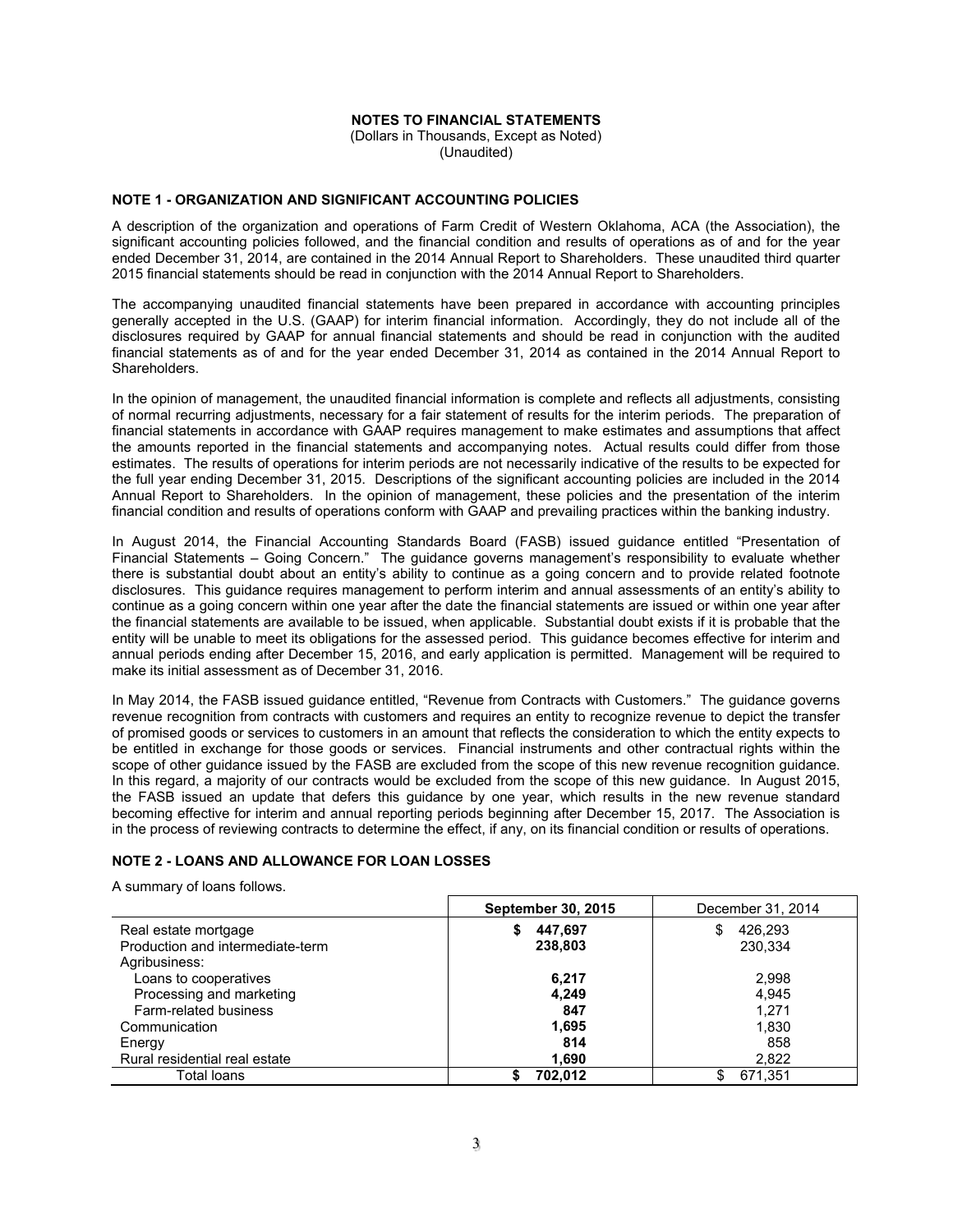The Association purchases or sells participation interests with other parties in order to diversify risk, manage loan volume and comply with Farm Credit Administration regulations. The following table presents information regarding the balances of participations purchased and sold at September 30, 2015:

|                                  |             | <b>Other Farm Credit</b> |            | Non-Farm Credit          |              |             |  |  |  |
|----------------------------------|-------------|--------------------------|------------|--------------------------|--------------|-------------|--|--|--|
|                                  |             | Institutions             |            | Institutions             | Total        |             |  |  |  |
|                                  | Purchased   | Sold                     | Purchased  | Sold                     | Purchased    | Sold        |  |  |  |
| Real estate mortgage             | 29.562<br>S | 12,540<br>S.             | 1,635<br>S | \$<br>--                 | 31,197<br>\$ | 12,540      |  |  |  |
| Production and intermediate-term | 22.212      | 3.949                    | --         | --                       | 22.212       | 3,949       |  |  |  |
| Agribusiness                     | 6,330       | --                       | $- -$      | --                       | 6,330        |             |  |  |  |
| Communication                    | 1,765       | $- -$                    | $- -$      | --                       | 1,765        |             |  |  |  |
| Energy                           | 847         | --                       | $- -$      | --                       | 847          |             |  |  |  |
| Total                            | 60.716      | 16.489                   | .635       | $\hspace{0.05cm} \cdots$ | 62.351       | 16.489<br>S |  |  |  |

The following table shows loans and related accrued interest classified under the Farm Credit Administration Uniform Loan Classification System as a percentage of total loans and related accrued interest receivable by loan type as of:

|                                  | <b>September 30, 2015</b> | December 31, 2014 |
|----------------------------------|---------------------------|-------------------|
| Real estate mortgage             |                           |                   |
| Acceptable                       | 98.59%                    | 99.29%            |
| <b>OAFM</b>                      | 1.10%                     | 0.48%             |
| Substandard                      | 0.31%                     | 0.23%             |
| Total                            | 100.00%                   | 100.00%           |
| Production and intermediate-term |                           |                   |
| Acceptable                       | 97.31%                    | 99.13%            |
| <b>OAFM</b>                      | 2.68%                     | 0.85%             |
| Substandard                      | .01%                      | 0.02%             |
| Total                            | 100.00%                   | 100.00%           |
| Agribusiness                     |                           |                   |
| Acceptable                       | 100.00%                   | 99.67%            |
| <b>OAEM</b>                      |                           | 0.33%             |
| Total                            | 100.00%                   | 100.00%           |
| Communication                    |                           |                   |
| Acceptable                       | 100.00%                   | 100.00%           |
| Total                            | 100.00%                   | 100.00%           |
| Energy                           |                           |                   |
| Acceptable                       |                           |                   |
| <b>OAEM</b>                      | 100.00%                   | 100.00%           |
| Total                            | 100.00%                   | 100.00%           |
| Rural residential real estate    |                           |                   |
| Acceptable                       | 89.44%                    | 93.47%            |
| <b>OAEM</b>                      | 10.56%                    | 6.53%             |
| Total                            | 100.00%                   | 100.00%           |
| <b>Total Loans</b>               |                           |                   |
| Acceptable                       | 98.04%                    | 99.22%            |
| <b>OAEM</b>                      | 1.75%                     | 0.63%             |
| Substandard                      | 0.21%                     | 0.15%             |
| Total                            | 100.00%                   | 100.00%           |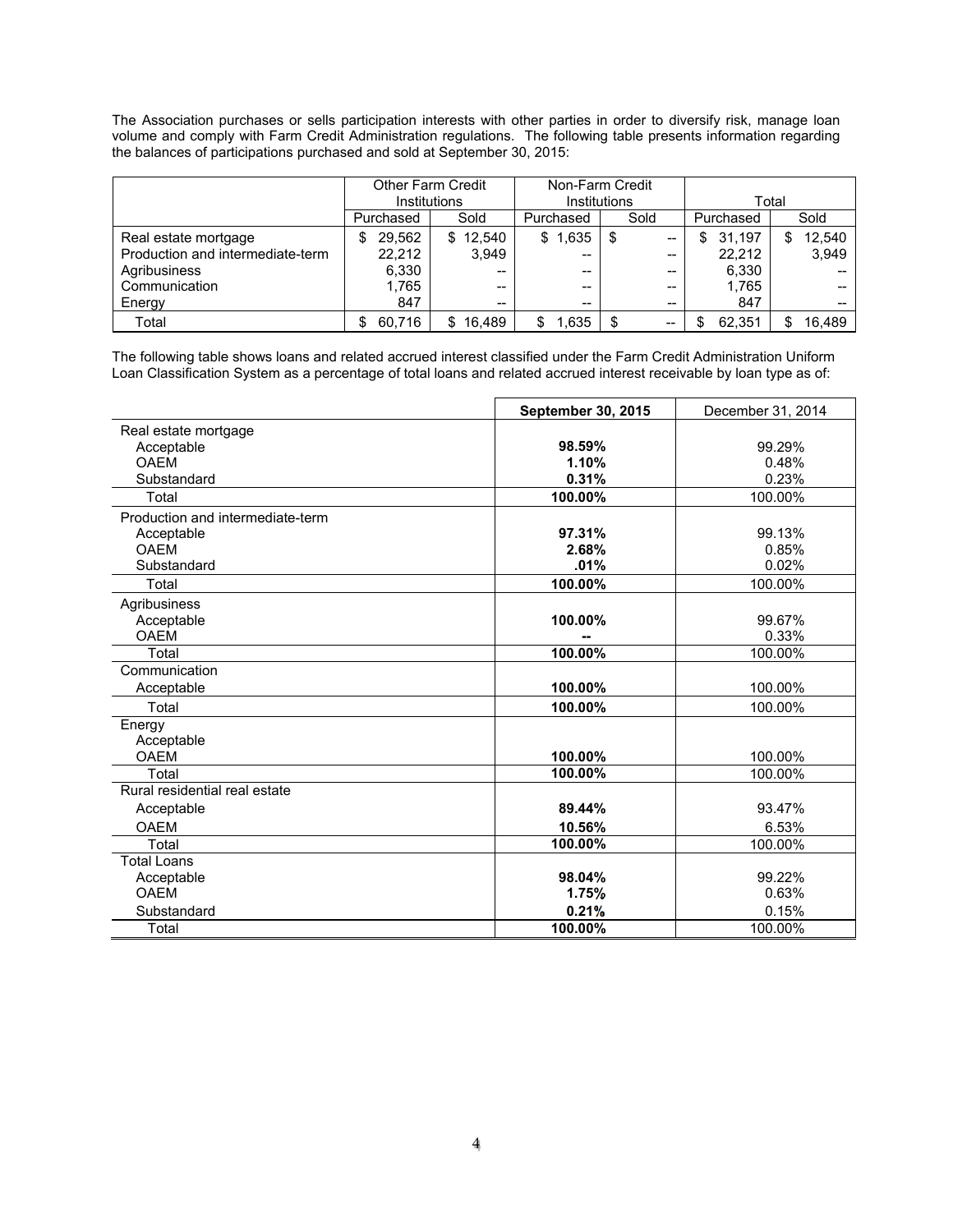High risk assets consist of impaired loans and other property owned. These nonperforming assets (including related accrued interest) and related credit quality are as follows:

| (dollars in thousands)            | <b>September 30, 2015</b> | December 31, 2014 |
|-----------------------------------|---------------------------|-------------------|
| Nonaccrual loans                  |                           |                   |
| Real estate mortgage              | $\sim$                    | 84                |
| Total nonaccrual loans            | --                        | 84                |
| Accruing restructured loans       |                           |                   |
| Real estate mortgage              | 135                       | 51                |
| Total accruing restructured loans | 135                       | 51                |
| Total high risk assets            | 135                       | 135               |

Additional impaired loan information is as follows:

|                                                                |   |            | <b>September 30, 2015</b> |  | December 31, 2014 |          |            |         |           |           |  |
|----------------------------------------------------------------|---|------------|---------------------------|--|-------------------|----------|------------|---------|-----------|-----------|--|
|                                                                |   |            | Unpaid                    |  |                   |          |            | Unpaid  |           |           |  |
|                                                                |   | Recorded   | Principal                 |  | Related           | Recorded |            |         | Principal | Related   |  |
|                                                                |   | Investment | <b>Balance</b>            |  | Allowance         |          | Investment | Balance |           | Allowance |  |
| Impaired loans with no related<br>allowance for credit losses: |   |            |                           |  |                   |          |            |         |           |           |  |
| Real estate mortgage                                           | S | 135        | 137                       |  | --                | S        | 135        |         | 150       | \$        |  |
| Production and intermediate-term                               |   | $\sim$     | 1.349                     |  | --                |          | --         |         | 1.480     |           |  |
| Total impaired loans:                                          |   | 135        | 1.486                     |  | --                |          | 135        | \$      | 1,630     | \$        |  |

Note: The recorded investment in the receivable is the face amount increased or decreased by applicable accrued interest and unamortized premium, discount, finance charges, or acquisition costs and may also reflect a previous direct write-down of the investment.

|                                                                |                              | For the Three Months Ended |  |                 | For the Three Months Ended |                |                 |    |  |
|----------------------------------------------------------------|------------------------------|----------------------------|--|-----------------|----------------------------|----------------|-----------------|----|--|
|                                                                |                              | <b>September 30, 2015</b>  |  |                 | September 30, 2014         |                |                 |    |  |
|                                                                |                              | Average                    |  | Interest Income |                            | Average        | Interest Income |    |  |
|                                                                | Impaired Loans<br>Recognized |                            |  |                 |                            | Impaired Loans | Recognized      |    |  |
| Impaired loans with no related<br>allowance for credit losses: |                              |                            |  |                 |                            |                |                 |    |  |
| Real estate mortgage                                           |                              | 135                        |  |                 |                            | $- -$          |                 | -- |  |
| Total                                                          |                              | 135                        |  |                 |                            |                |                 |    |  |

|                                                                |     | For the Nine Months Ended<br><b>September 30, 2015</b> |                               |   | For the Nine Months Ended<br>September 30, 2014 |                               |  |
|----------------------------------------------------------------|-----|--------------------------------------------------------|-------------------------------|---|-------------------------------------------------|-------------------------------|--|
|                                                                |     | Average<br>Impaired Loans                              | Interest Income<br>Recognized |   | Average<br>Impaired Loans                       | Interest Income<br>Recognized |  |
| Impaired loans with no related<br>allowance for credit losses: |     |                                                        |                               |   |                                                 |                               |  |
| Real estate mortgage<br>Production and intermediate-term       |     | 137                                                    |                               | S |                                                 |                               |  |
| Total                                                          | 145 |                                                        |                               |   |                                                 |                               |  |

The following tables provide an age analysis of past due loans (including accrued interest).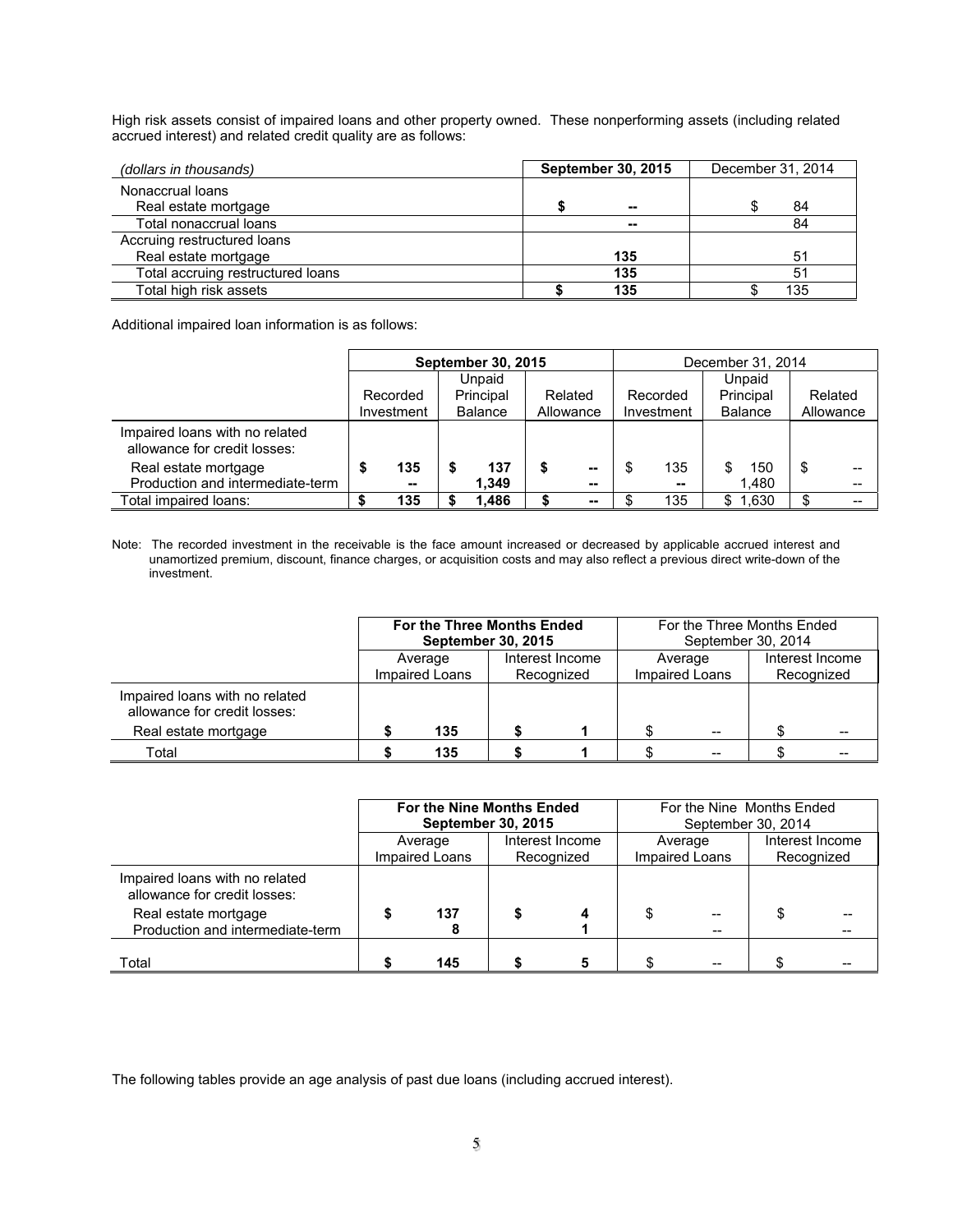| <b>September 30, 2015</b>        | $30 - 89$<br>Days Past<br>Due | 90 Days<br>or More<br>Past Due | Total Past<br>Due | Not Past<br>Due or less<br>than $30$<br>Days Past<br><b>Due</b> | Recorded<br>Investment<br>in Loans | Recorded<br>Investment<br>Accruing<br>Loans 90<br>Days or<br>More Past<br>Due |
|----------------------------------|-------------------------------|--------------------------------|-------------------|-----------------------------------------------------------------|------------------------------------|-------------------------------------------------------------------------------|
| Real estate mortgage             | \$<br>765                     | \$                             | \$<br>765         | 455,952<br>\$                                                   | 456,717<br>\$                      | \$                                                                            |
| Production and intermediate-term | 98                            | --                             | 98                | 243,005                                                         | 243,103                            |                                                                               |
| Agribusiness                     |                               |                                | --                | 11.365                                                          | 11.365                             |                                                                               |
| Communication                    |                               |                                | --                | 1.695                                                           | 1,695                              |                                                                               |
| Energy                           |                               |                                | --                | 814                                                             | 814                                |                                                                               |
| Water and waste water            |                               |                                | --                |                                                                 |                                    |                                                                               |
| Rural residential real estate    |                               |                                |                   | 1,697                                                           | 1,697                              |                                                                               |
| Mission-related                  |                               |                                | --                | --                                                              |                                    |                                                                               |
| Agricultural export finance      |                               |                                | --                | --                                                              |                                    |                                                                               |
| Lease receivables                |                               | --                             | --                | --                                                              | --                                 |                                                                               |
| Total                            | \$<br>863                     | \$                             | \$<br>863         | \$714,528                                                       | \$715,391                          | \$                                                                            |

| December 31, 2014                | 30-89<br>Days Past<br><b>Due</b> |    | 90 Days<br>or More<br>Past Due | <b>Total Past</b><br>Due | Not Past<br>Due or less<br>than 30<br>Days Past<br><b>Due</b> | Recorded<br>Investment<br>in Loans | Recorded<br>Investment<br>Accruing<br>Loans 90<br>Days or<br>More Past<br>Due |
|----------------------------------|----------------------------------|----|--------------------------------|--------------------------|---------------------------------------------------------------|------------------------------------|-------------------------------------------------------------------------------|
| Real estate mortgage             | \$<br>114                        | \$ | --                             | \$<br>114                | \$431.395                                                     | 431.509<br>\$                      | \$                                                                            |
| Production and intermediate-term | --                               |    |                                | --                       | 232.783                                                       | 232.783                            |                                                                               |
| Agribusiness                     | --                               |    | --                             | --                       | 9,256                                                         | 9.256                              |                                                                               |
| Communication                    |                                  |    |                                | --                       | 1,830                                                         | 1.830                              |                                                                               |
| Energy                           |                                  |    |                                | --                       | 861                                                           | 861                                |                                                                               |
| Rural residential real estate    | --                               |    | --                             | --                       | 2,832                                                         | 2,832                              |                                                                               |
| Total                            | \$<br>114                        | S  |                                | \$<br>114                | \$678.957                                                     | \$679.071                          | \$                                                                            |

In 2015, the Association revised its methodology for determining the allowance for credit losses. The new methodology takes into consideration potential losses related to unfunded commitments, and as a result, we have established a separate reserve for unfunded commitments, which is included in Liabilities on the Association's balance sheet. The related provision for the reserve for unfunded commitments is included as part of the provision for credit losses on the income statement, along with the provision for loan losses.

A summary of changes in the allowance for loan losses is as follows:

|                                                                                                     | Balance at<br>June 30,<br>2015 | Charge-offs    | Recoveries   | Provision for<br>Loan Losses/<br>(Loan Loss<br>Reversals) | Balance at<br>September<br>30, 2015 |
|-----------------------------------------------------------------------------------------------------|--------------------------------|----------------|--------------|-----------------------------------------------------------|-------------------------------------|
| Real estate mortgage<br>Production and intermediate-term<br>Agribusiness<br>Communication<br>Energy | 199<br>1,853                   | \$<br>--<br>14 | S<br>--<br>4 | 8<br>\$<br>5<br>14<br>8                                   | 207<br>1,848<br>23<br>16            |
| Rural residential real estate                                                                       |                                |                |              |                                                           |                                     |
| Total                                                                                               | 2,073                          | 14             |              | 34                                                        | 2,097                               |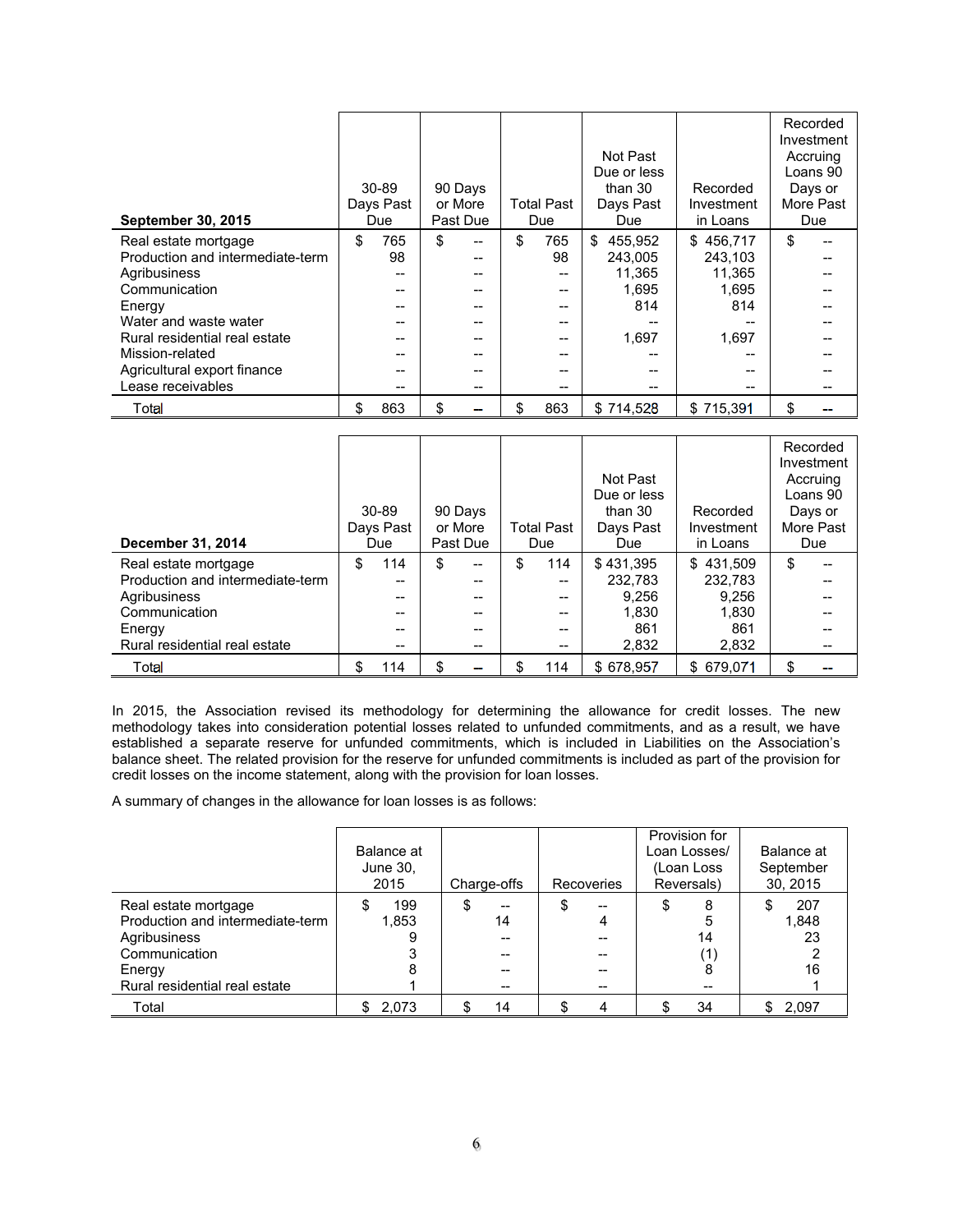|                                                                                                                                      | Balance at<br>December 31.<br>2014 | Charge-offs | Recoveries    | Provision for<br>Loan Losses/<br>(Loan Loss<br>Reversals) | Balance at<br>September<br>30, 2015 |
|--------------------------------------------------------------------------------------------------------------------------------------|------------------------------------|-------------|---------------|-----------------------------------------------------------|-------------------------------------|
| Real estate mortgage<br>Production and intermediate-term<br>Agribusiness<br>Communication<br>Energy<br>Rural residential real estate | 167<br>S<br>1,994<br>84            | \$<br>21    | Φ<br>--<br>10 | 40<br>S<br>(135)<br>(61)<br>14                            | 207<br>1,848<br>23<br>16            |
| Total                                                                                                                                | \$2,249                            | 21          | 10            | (141)<br>S.                                               | \$2,097                             |

|                                                                                                           | Balance at<br>June 30,<br>2014 | Charge-offs         | Recoveries | Provision for<br>Loan Losses/<br>(Loan Loss<br>Reversals) | Balance at<br>September<br>30, 2014 |
|-----------------------------------------------------------------------------------------------------------|--------------------------------|---------------------|------------|-----------------------------------------------------------|-------------------------------------|
| Real estate mortgage<br>Production and intermediate-term<br>Agribusiness<br>Rural residential real estate | 154<br>1.947<br>64             | S<br>--<br>13<br>-- | \$<br>--   | (10)<br>\$<br>47<br>12<br>--                              | 144<br>1.985<br>76                  |
| Total                                                                                                     | \$2.166                        | 13                  |            | 49                                                        | 2,206                               |

|                                                                                                           | Balance at<br>December 31.<br>2013 | Charge-offs | Recoveries     | Provision for<br>Loan Losses/<br>(Loan Loss)<br>Reversals) | Balance at<br>September<br>30, 2014 |
|-----------------------------------------------------------------------------------------------------------|------------------------------------|-------------|----------------|------------------------------------------------------------|-------------------------------------|
| Real estate mortgage<br>Production and intermediate-term<br>Agribusiness<br>Rural residential real estate | 167<br>2,026<br>52                 | 21<br>--    | --<br>12<br>-- | (23)<br>\$<br>(32)<br>24                                   | 144<br>1,985<br>76                  |
| Total                                                                                                     | \$2.247                            | 21          | 12             | (32)                                                       | 2,206                               |

A summary of changes in the reserve for unfunded commitments follows:

|                                                                     | <b>For the Three Months</b><br><b>Ended September 30,</b><br>2015 | <b>For the Nine Months</b><br><b>Ended September 30.</b><br>2015 |           |  |
|---------------------------------------------------------------------|-------------------------------------------------------------------|------------------------------------------------------------------|-----------|--|
| Balance at beginning of period<br>Provision of unfunded commitments | 250                                                               |                                                                  | --<br>257 |  |
| ⊺otal                                                               | 257                                                               |                                                                  | 257       |  |

|                                  |                                      |               | Recorded Investments in |                                      |  |  |
|----------------------------------|--------------------------------------|---------------|-------------------------|--------------------------------------|--|--|
|                                  | Allowance for Credit Losses          |               |                         | Loans Outstanding                    |  |  |
|                                  | Ending Balance at September 30, 2015 |               |                         | Ending Balance at September 30, 2015 |  |  |
|                                  | Individually                         | Collectively  | Individually            | Collectively                         |  |  |
|                                  | evaluated for                        | evaluated for | evaluated for           | evaluated for                        |  |  |
|                                  | impairment                           | impairment    |                         | impairment                           |  |  |
| Real estate mortgage             |                                      | 207           | 135<br>S                | 456,582                              |  |  |
| Production and intermediate-term |                                      | 1,848         |                         | 243,103                              |  |  |
| Agribusiness                     |                                      | 23            |                         | 11,365                               |  |  |
| Communication                    |                                      |               |                         | 1,695                                |  |  |
| Energy                           |                                      | 16            |                         | 814                                  |  |  |
| Rural residential real estate    |                                      |               |                         | 1,697                                |  |  |
| Total                            |                                      | 2,097         | 135                     | 715,256                              |  |  |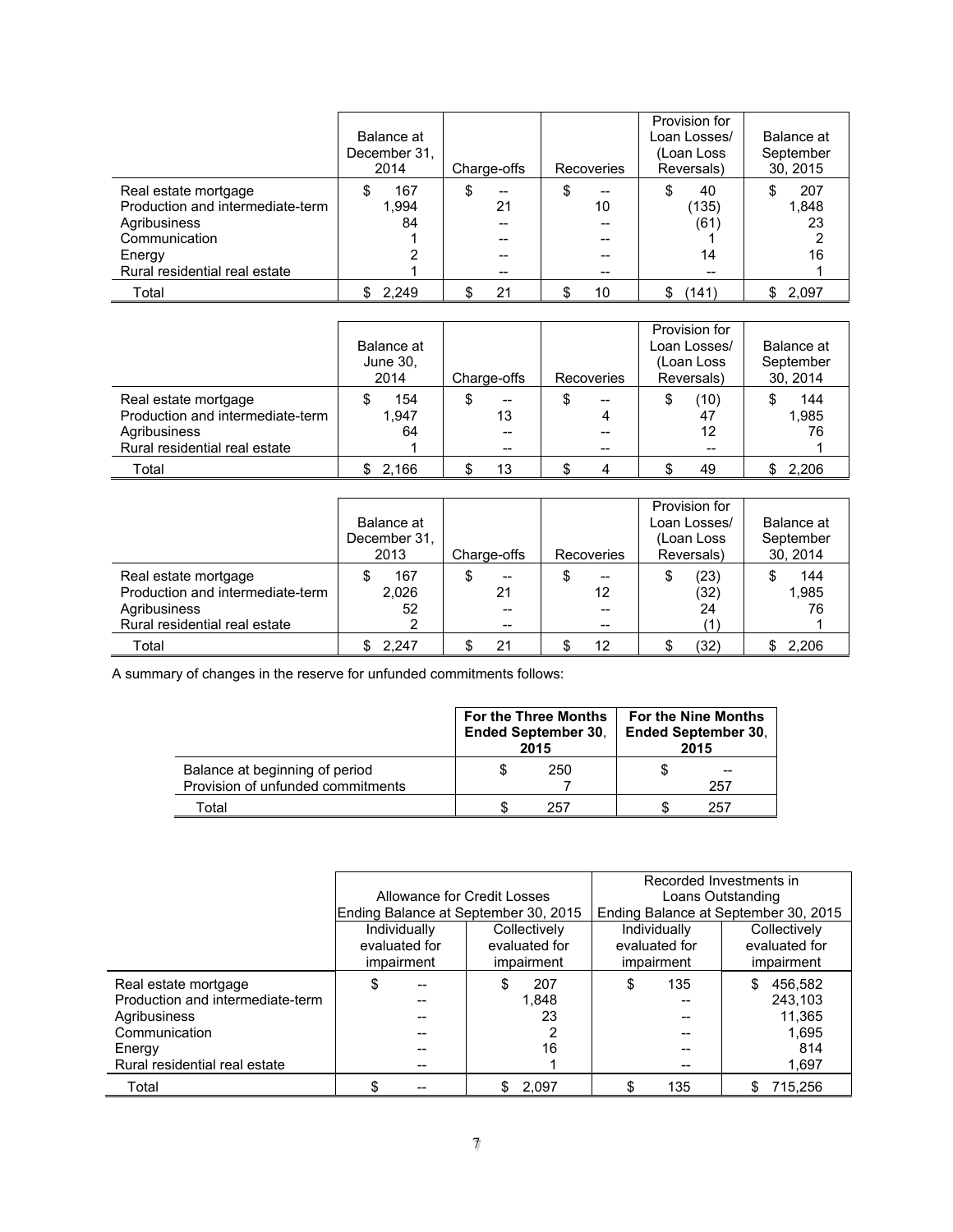|                                                                                                                                      | Allowance for Credit Losses                                                                                                       |                    | Recorded Investments in<br>Loans Outstanding<br>Ending Balance at December 31, 2014 |                                                      |  |
|--------------------------------------------------------------------------------------------------------------------------------------|-----------------------------------------------------------------------------------------------------------------------------------|--------------------|-------------------------------------------------------------------------------------|------------------------------------------------------|--|
|                                                                                                                                      | Ending Balance at December 31, 2014<br>Individually<br>Collectively<br>evaluated for<br>evaluated for<br>impairment<br>impairment |                    | Individually<br>evaluated for<br>impairment                                         | Collectively<br>evaluated for<br>impairment          |  |
| Real estate mortgage<br>Production and intermediate-term<br>Agribusiness<br>Communication<br>Energy<br>Rural residential real estate | \$                                                                                                                                | 167<br>1.994<br>84 | 151<br>\$                                                                           | 431,358<br>232,783<br>9,256<br>1,830<br>861<br>2,832 |  |
| Total                                                                                                                                |                                                                                                                                   | \$2,249            | \$<br>151                                                                           | 678,920                                              |  |

A restructuring of a debt constitutes a troubled debt restructuring (TDR) if the creditor, for economic or legal reasons related to the debtor's financial difficulties, grants a concession to the debtor that it would not otherwise consider.

The Association recorded no TDRs during the nine months ended September 30, 2015. The association had no TDR's within the previous 12 months for which there were subsequent payment defaults during the period. There were no additional commitments to lend to borrowers whose loans have been modified in troubled debt restructuring at September 30, 2015.

The following table provides information on outstanding loans restructured in troubled debt restructurings at period end. These loans are included as impaired loans in the impaired loan table.

|                      | Loans modified as TDRs                        |     |                       |     | <b>TDRs in Nonaccrual Status*</b> |                |  |    |
|----------------------|-----------------------------------------------|-----|-----------------------|-----|-----------------------------------|----------------|--|----|
|                      | September 30,<br>December 31.<br>2015<br>2014 |     | September 30,<br>2015 |     | December 31,<br>2014              |                |  |    |
| Real estate mortgage |                                               | 135 |                       | 135 |                                   | $\overline{a}$ |  | 84 |
| Total                |                                               | 135 |                       | 135 |                                   | $- -$          |  | 84 |

\* Represents the portion of loans modified as TDRs (first column) that are in nonaccrual status.

### **NOTE 3 - CAPITAL**

A \$44 thousand borrower cash patronage was declared and paid in April 2015.

The following tables present the activity in the accumulated other comprehensive loss, net of tax by component:

|                                                                                                              |      | Three Months Ended<br>September 30 |      | Nine Months Ended<br>September 30 |
|--------------------------------------------------------------------------------------------------------------|------|------------------------------------|------|-----------------------------------|
|                                                                                                              | 2015 | 2014                               | 2015 | 2014                              |
| Pension and other benefit plans:<br>Beginning balance<br>Other comprehensive income before reclassifications | (20) |                                    | (22) |                                   |
| Ending balance                                                                                               | (19) |                                    | (19  |                                   |

The following table represents reclassifications out of accumulated other comprehensive income/(loss).

|                                  | Amount Reclassified from Accumulated<br>Other Comprehensive Income/(Loss) | Location of Gain/Loss |                     |
|----------------------------------|---------------------------------------------------------------------------|-----------------------|---------------------|
|                                  | Three Months Ended September 30                                           | Recognized in         |                     |
|                                  | 2015                                                                      | 2014                  | Statement of Income |
| Pension and other benefit plans: |                                                                           |                       | Salaries and        |
| Net actuarial loss               |                                                                           | $-$                   | employee benefit    |
| Total reclassifications          |                                                                           |                       |                     |